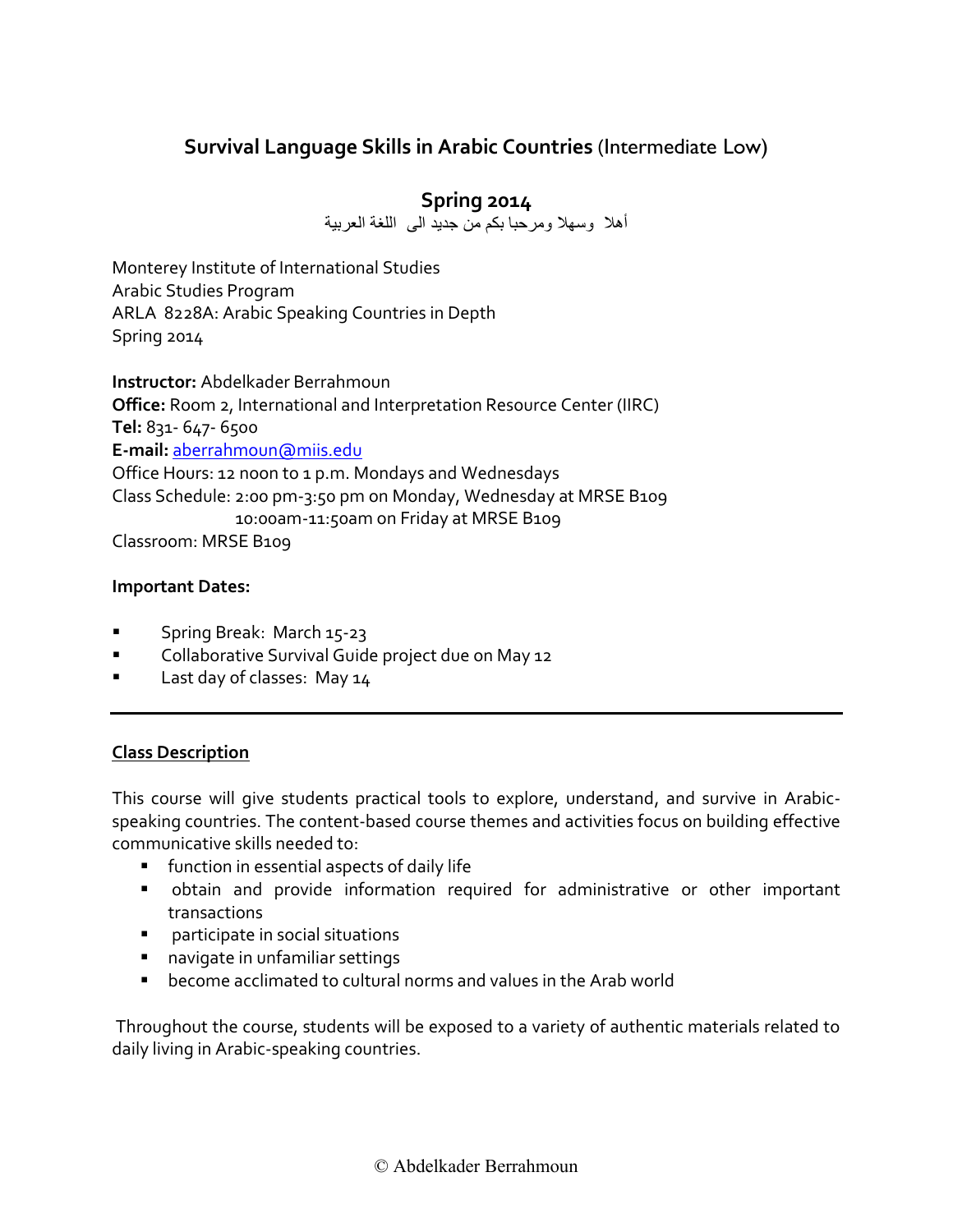# **Learning goals**

Students will be able to:

- Apply Arabic language skills to practical and essential daily-life situations in Arabic speaking countries
- Significantly increase and apply vocabulary associated with class themes
- Gain fluency in the four fundamental skill areas (reading, writing, speaking, listening), with particular emphasis on functional competency in speaking and writing
- **E** Learn, apply and demonstrate progress in the mastery of complex grammatical structures, in thematic compositions and in oral language practice
- Engage in progressively complex conversations in Modern Standard Arabic (MSA) and relevant colloquial expressions, showing increased communicative proficiency
- Demonstrate awareness and understanding of Arabic cultural conventions

# **Course Themes**

The following 6 themes, settings, and sample subtopics will provide context for studies in *Survival Language Skills in Arabic Countries* (8228A)

- Travel and transportation (forms of transportation, reading schedules and maps, booking a trip)
- Tourism and sightseeing (hotel accommodations, tours, places of interest, recreational activities)
- Banking (currency, currency exchange, opening a bank account, banking forms and paperwork)
- Renting a dwelling (types of habitation, locations, rental agreements)
- Eating and dining (food shopping, cooking, dining out ordering and protocols)
- At the hospital (common ailments, intake procedures, paperwork)

### **Bi-weekly Assignments** (ongoing throughout the semester)

**Thematic Skits:** Working with a partner in class, students will develop, script, and present a short skit (4-5 minutes in length) that illustrates some aspect of the current theme of study.

### **Skit Expectations:**

- Skits should **incorporate a minimum of 10 vocabulary words**.
- Each student is responsible for writing his/her own portion of the dialogue
- Skits should introduce a challenge or problem that serves as a focal point for a realistic story (Example: missing baggage, delayed flight, etc.). Creativity and humor are encouraged!
- **EXEC** Students are encouraged to use props
- Students may project an image on the classroom screen to represent the skit setting. Images can be found on the Google Image search or other sources.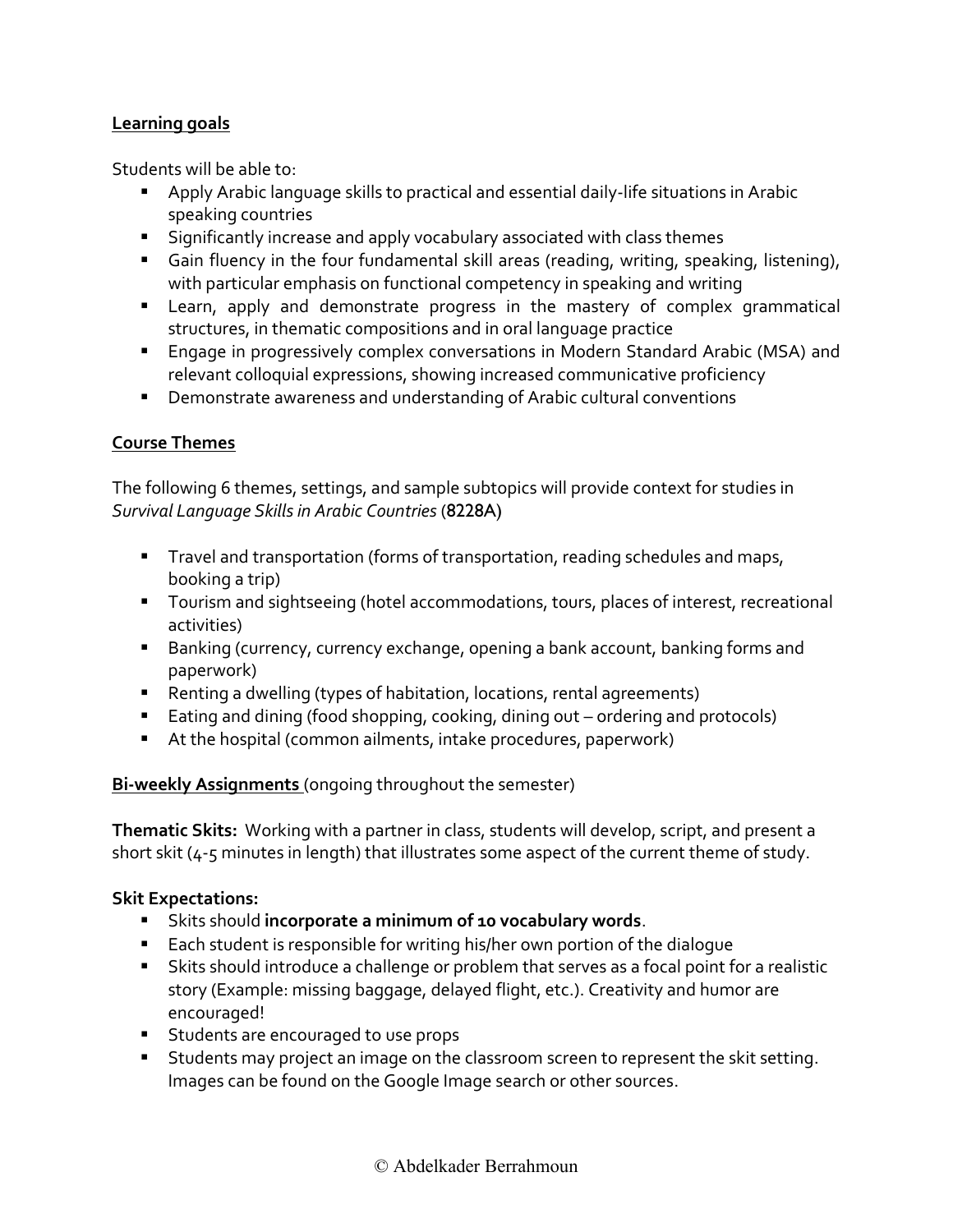**Bi-weekly journal**: Students will draft, edit, and submit a bi-weekly 1 page written assignment. This is a first-person imaginary journal entry based on the current theme. The project will be discussed further in class.

# **Journal Expectations:**

- double-spaced, size 12 font .5 inch (half-inch) margin
- Incorporate at least 10 words of the current thematic vocabulary
- Incorporate any grammatical concepts introduced in class

# **Projects**

Two projects are assigned: a Video Podcast and a Collaborative Survival Guide. These projects require students to integrate and synthesize course learning in a presentation format. The projects will draw upon prior activities, vocabulary, grammatical concepts, and content-based learning on our 6 course themes.

**Video Podcast:** During the course of the semester, student partners will be expected to choose **one** of their skits from among the 6 course themes. The chosen skit will be elaborated upon and developed into a video podcast.

# **Video Podcast Expectations:**

- Memorize the skit dialogue
- Incorporate props, background, music, etc.
- Each partner will prepare/present a short oral introduction to the skit (describing the characters, theme, where the scene takes place, etc.)
- Include a title and names of participating students
- Videotape the skit

**Collaborative Survival Guide**: Each student will contribute a written work (1 page minimum) based on **one** of the 6 course themes. The writing will offer survival tips, "Things to Know," cultural information, and lessons learned about selected aspects of living in an Arab country. Additionally, each student will research and prepare 1 page of images corresponding to the chosen theme. Students will write a caption for each image.

The individual writing assignments and captioned images from this project will be compiled and bound into a collaborative, student-created Survival Guide. All students will receive a bound copy of this collaborative work.

# **Collaborative Survival Guide Expectations:**

- Students need prior approval of their thematic topic by the Professor.
- **The completed Survival Guide will represent all themes covered in class.**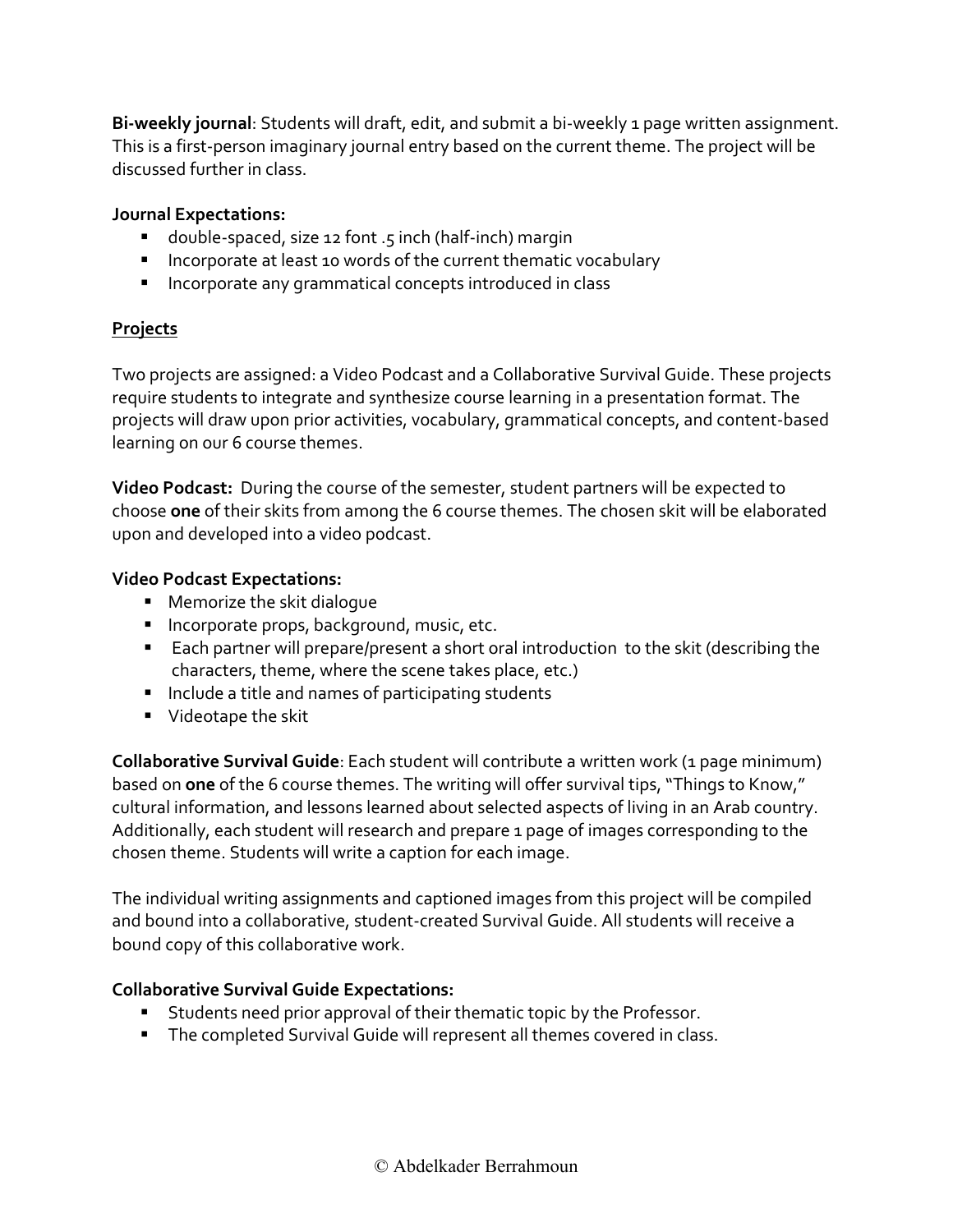# **General Course Expectations**

- Speak ONLY in Arabic
- Maintain a binder with unit theme vocabulary, and a personal dictionary of words and phrases used in writing. Bring the binder to each class.
- Participate fully in class discussions and project work.
- Regular attendance is crucial to learning!

#### **Assessment**

Students will receive written rubrics for each of the bi-weekly assignments and the projects. We will review all rubrics in class.

#### **\*\*\*\*\*\*\*\*\*\*\*\*\*\*\*\*\*\*\*\*\*\*\*\*\*\*\*\*\*\*\*\*\*\*\*\*\*\*\*\*\*\*\*\*\*\*\*\*\*\*\*\*\*\***

#### **Important Notes:**

- All assignments must be written in Arabic and should be handed in at the beginning of class session
- You are allowed two excused absences (i.e. sickness or other emergency circumstances). Two points will be taken from the total grade points for each absence without the instructor's permission. Please inform your professor of absence as soon as possible before--not after--the class you will miss.
- Use of electronic devices is not permitted in class unless it is related to class activities and tasks (i.e. presentation). This requires the instructor's permission.
- Please switch off your cell phone during class time.

#### **Active participation**

- **Use of Arabic:** The language of instruction and interaction in class is Arabic. English is not used in class or with the teacher outside class.
- Attend regularly as absence affects both absence and participation grades
- Show evidence of preparation of materials prior to class session
- Initiate talking and lead discussions on the assigned class materials and topics
- Respond to the instructors' questions on the content of the materials
- Participate fully and actively in all class activities and tasks (i.e. pair and group work)
- Engage in discussion with classmates and guest speakers

### **Grading Guidelines**

Class participation (see absence policy below) 15 %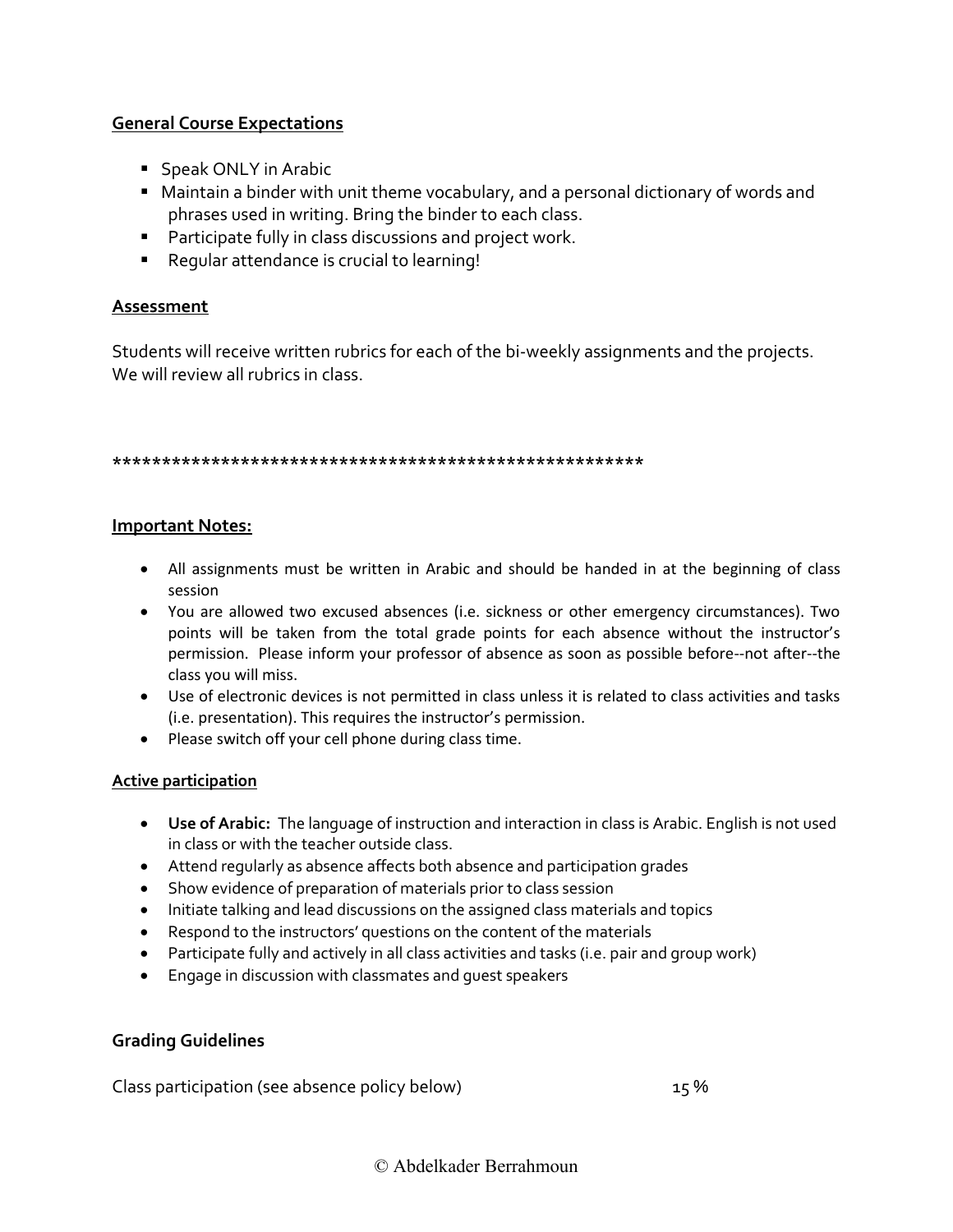| Homework assignments                      | 15% |
|-------------------------------------------|-----|
| Short quizzes                             | 15% |
| <b>Thematic Skits</b>                     | 15% |
| Bi-Weekly Journals                        | 15% |
| Video Podcast                             | 10% |
| Collaborative Survival Guide (Final Exam) | 15% |

#### **Grade distribution**

 $A = 4.0 = 96 - 100$  $A - 3.67 = 92 - 95$  $B+ = 3.33 = 88 - 91$  $B = 3.0 = 83 - 87$  $B - 2.67 = 78 - 82$  $C+ = 2.33 = 73 - 77$  $C = 2.0 = 69 - 72$  $C - 1.67 = 64 - 68$  $D = 1.00 = 60 - 63$ 

#### SEE NEXT PAGE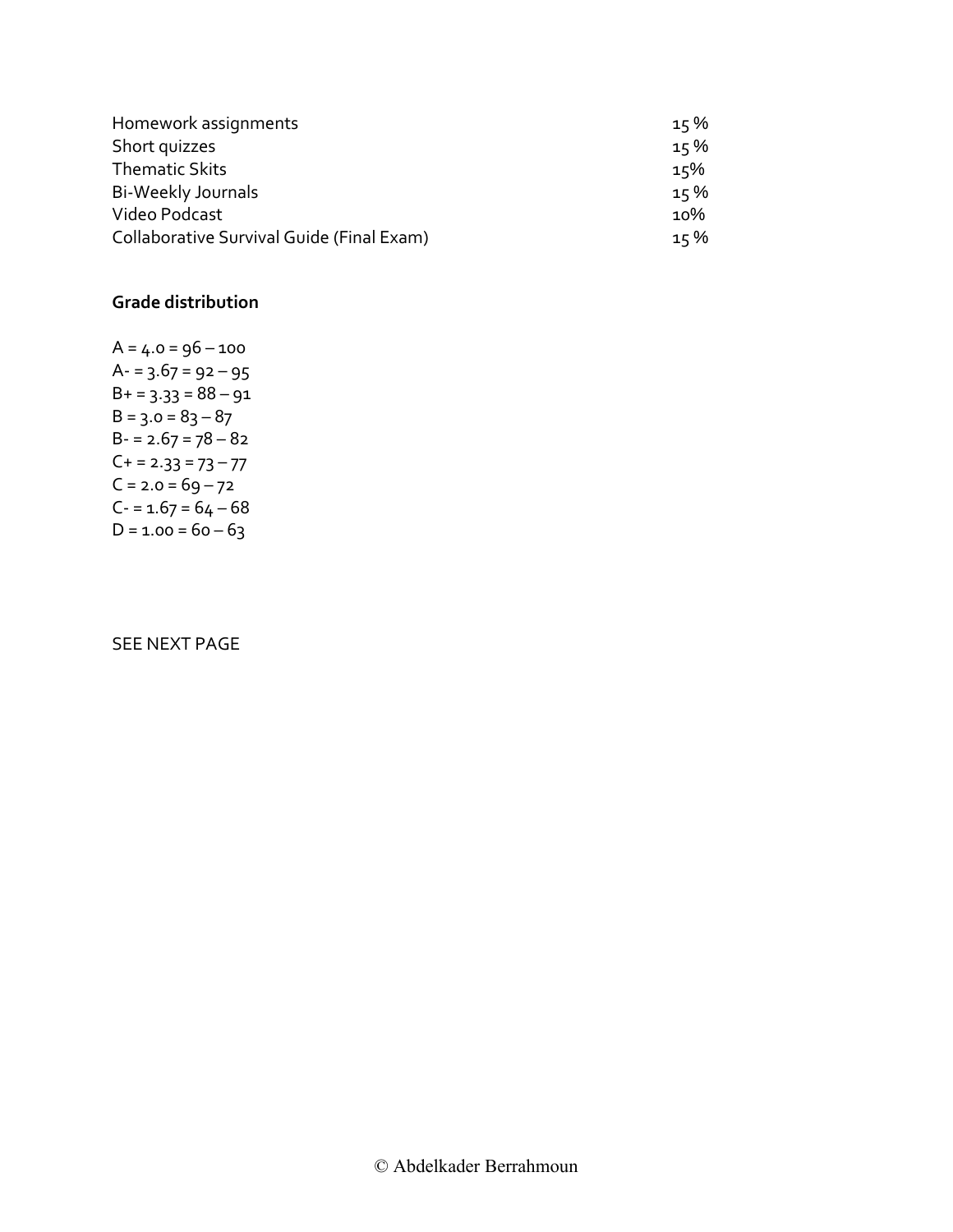# **ARLA 8228A – Survival Language Skills in Arabic Countries HOMEWORK SCHEDULE – SPRING 2014**

\*Disclaimer: This schedule is subject to change. Please note changes posted via e-mail or announced in class.

| <b>CLASS</b><br><b>DATE</b> | <b>CLASS ACTIVITIES</b>                                                                                                                                                                                                                              | <b>UNIT</b>                           | <b>HOMEWORK ASSIGNMENT/DUE</b><br><b>DATE</b>                                                  |
|-----------------------------|------------------------------------------------------------------------------------------------------------------------------------------------------------------------------------------------------------------------------------------------------|---------------------------------------|------------------------------------------------------------------------------------------------|
| Mon. 1/27                   | Review from previous semester                                                                                                                                                                                                                        |                                       | Intro to class and review                                                                      |
| Wed. 1/29                   | Discuss syllabus<br><b>Review</b>                                                                                                                                                                                                                    |                                       | General review from previous semester                                                          |
| Fri. 1/31                   | Review with TA                                                                                                                                                                                                                                       |                                       | No homework                                                                                    |
| Mon. 2/3                    | <b>Vocabulary:</b><br>Introduce and practice new unit<br>vocab.<br>Write 10 short sentences using a<br>minimum of 15 new vocabulary<br>words<br><b>Grammar</b><br><b>Skits: Partners meet to decide on</b><br>scenario and roles (15 min.)           | Unit 1:<br>Travel &<br>Transportation | Due on Wed. 2/5:<br>Ex 2 in Unit 1 packet                                                      |
| Wed. 2/5<br>Fri. 2/7        | Vocabulary: review<br>Writing: Begin 1 <sup>st</sup> person journal<br>entry based on unit topic (40 mins.)<br><b>Skits: Partners develop skit and</b><br>write dialogue (40 mins.)<br><b>Review with TA:</b><br><b>Vocabulary</b><br><b>Grammar</b> | 1<br>1                                | Due on Fri. 2/7:<br>Ex. 3 in packet<br>#s $5 - 8$ only<br>Due on Mon. 2/10:<br>Ex. 6 in packet |
| Mon. 2/10                   | <b>Reading and listening: exercises</b><br>Writing: Work on final draft of                                                                                                                                                                           | 1                                     | Due on Wed. 2/12:<br>Practice individual lines of skit for                                     |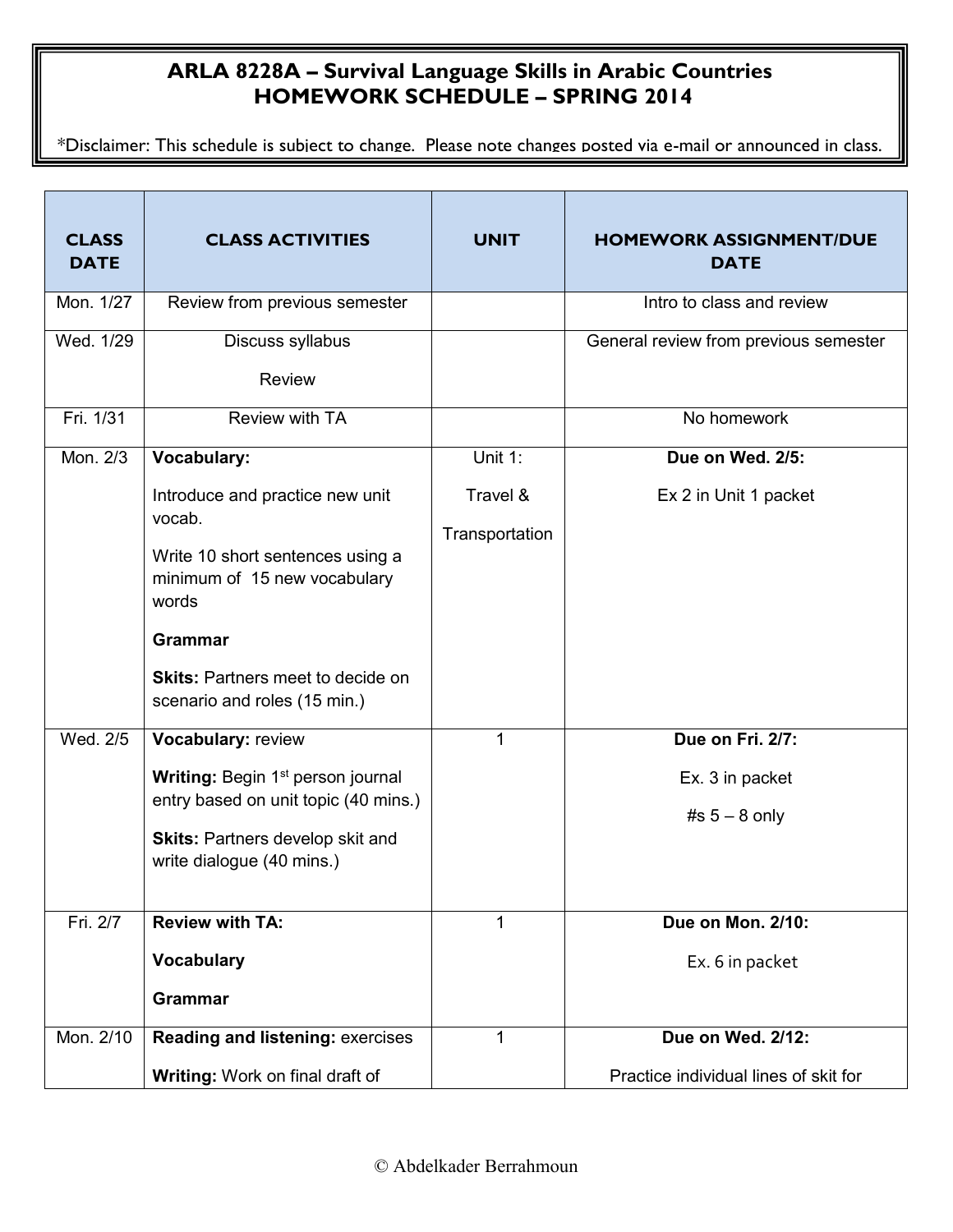|           | journal entry                                                                                               | performance                                                          |
|-----------|-------------------------------------------------------------------------------------------------------------|----------------------------------------------------------------------|
|           | <b>Skits:</b> Rehearse for presentation<br>on Wed.                                                          | Final draft of bi-weekly journal – typed as<br>described in syllabus |
| Wed. 2/12 | <b>Skits: Presentation</b>                                                                                  | Due on Fri. 2/14:                                                    |
|           | <b>Writing: Final draft of bi-weekly</b><br>journal submitted and posted on<br>Arabic blog; review in class | Review Unit 1 in prep for quiz                                       |
| Fri. 2/14 | <b>Review: Unit 1 with TA</b>                                                                               | No homework                                                          |
|           | <b>Quiz:</b> on vocabulary and grammar                                                                      |                                                                      |

| <b>CLASS</b><br><b>DATE</b> | <b>CLASS ACTIVITIES</b>                                                                                                                                                             | <b>UNIT</b>             | <b>HOMEWORK ASSIGNMENT/DUE</b><br><b>DATE</b>               |
|-----------------------------|-------------------------------------------------------------------------------------------------------------------------------------------------------------------------------------|-------------------------|-------------------------------------------------------------|
| Mon. 2/17                   | <b>Vocabulary:</b>                                                                                                                                                                  | Unit $2$ :              | Due on Wed. 2/19:                                           |
|                             | Introduce and practice new unit<br>vocab.                                                                                                                                           | Renting an<br>apartment | Ex 2 in Unit 2 packet<br>#s $1 - 9$ only                    |
|                             | Write 10 short sentences using a<br>minimum of 15 new vocabulary<br>words                                                                                                           |                         | Ex 3 in Unit 2 packet<br>#s $5 - 7$ only                    |
|                             | <b>Grammar</b><br><b>Skits: Partners meet to decide on</b><br>scenario and roles (15 min.)                                                                                          |                         |                                                             |
| Wed. 2/19                   | Vocabulary: review<br>Writing: Begin 1 <sup>st</sup> person journal<br>entry based on unit topic (40 mins.)<br><b>Skits: Partners develop skit and</b><br>write dialogue (40 mins.) | $\overline{2}$          | Due on Fri. 2/21:<br>Finish Ex. 2 in packet<br>#s $10 - 18$ |
| Fri. 2/21                   | <b>Review with TA:</b>                                                                                                                                                              | $\overline{2}$          | Due on Mon. 2/24:<br>Ex. 4 in packet                        |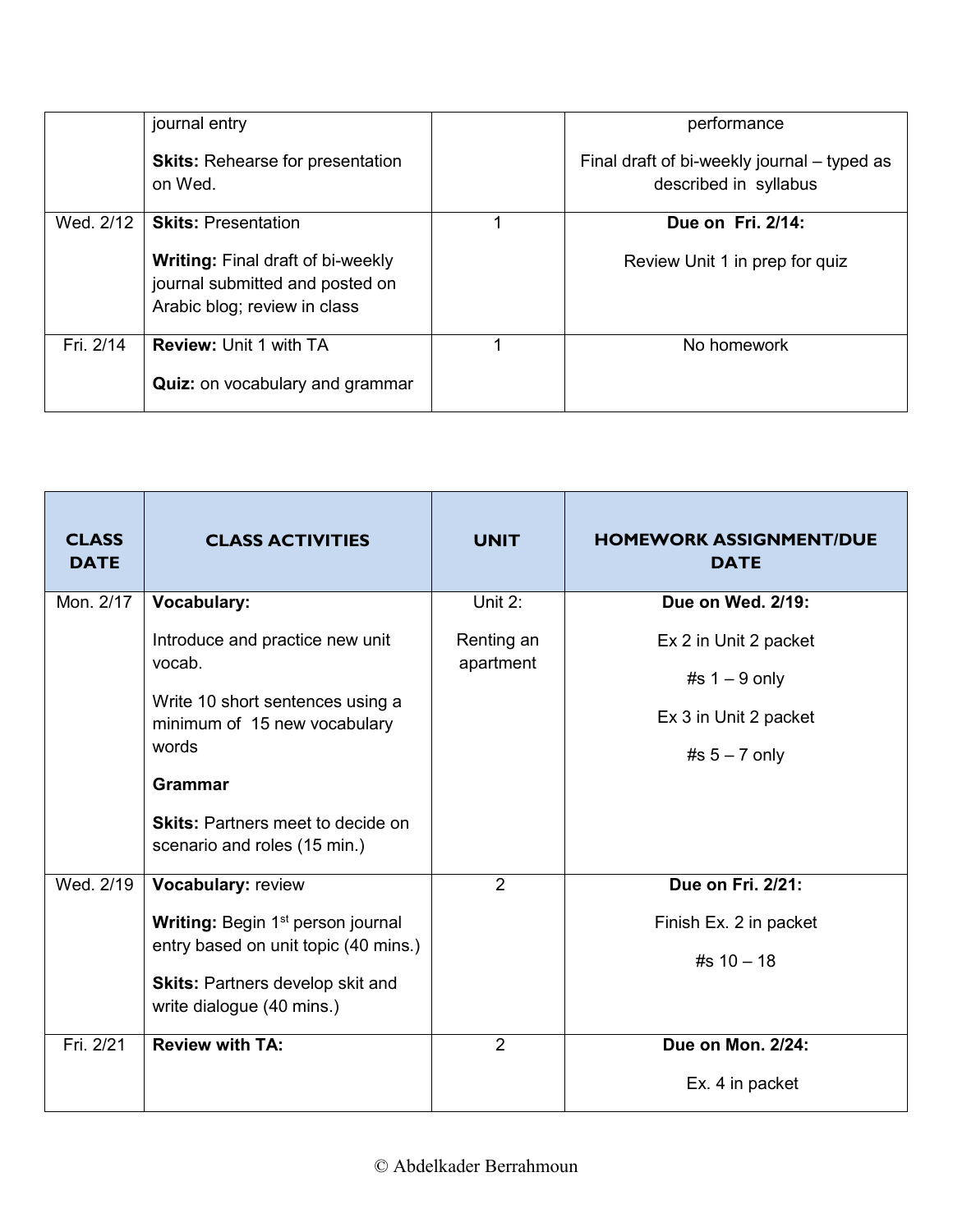|           | Vocabulary<br>Grammar                                                                                       |                |                                                                      |
|-----------|-------------------------------------------------------------------------------------------------------------|----------------|----------------------------------------------------------------------|
| Mon. 2/24 | <b>Reading and listening: exercises</b>                                                                     | $\overline{2}$ | Due on Wed. 2/26:                                                    |
|           | <b>Writing:</b> Work on final draft of<br>journal entry                                                     |                | Practice individual lines of skit for<br>performance                 |
|           | <b>Skits: Rehearse for presentation</b><br>on Wed.                                                          |                | Final draft of bi-weekly journal – typed as<br>described in syllabus |
| Wed. 2/26 | <b>Skits: Presentation</b>                                                                                  | $\overline{2}$ | Due on Fri. 2/28:                                                    |
|           | <b>Writing: Final draft of bi-weekly</b><br>journal submitted and posted on<br>Arabic blog; review in class |                | Review Unit 2 in prep for quiz                                       |
| Fri. 2/28 | <b>Review: Unit 2 with TA</b>                                                                               | 2              | No homework                                                          |
|           | <b>Quiz:</b> on vocabulary and grammar                                                                      |                |                                                                      |

| <b>CLASS</b><br><b>DATE</b> | <b>CLASS ACTIVITIES</b>                                                                                                                                                                                              | <b>UNIT</b>          | <b>HOMEWORK ASSIGNMENT/DUE</b><br><b>DATE</b>                      |
|-----------------------------|----------------------------------------------------------------------------------------------------------------------------------------------------------------------------------------------------------------------|----------------------|--------------------------------------------------------------------|
| Mon. 3/3                    | <b>Vocabulary:</b>                                                                                                                                                                                                   | Unit 3:              | Due on Wed. 3/5:                                                   |
|                             | Introduce and practice new unit<br>vocab.<br>Write 10 short sentences using a<br>minimum of 15 new vocabulary<br>words<br><b>Grammar</b><br><b>Skits: Partners meet to decide on</b><br>scenario and roles (15 min.) | At the<br>restaurant | Ex 2 in Unit 3 packet<br>#s $1 - 12$ only<br>Ex 3 in Unit 2 packet |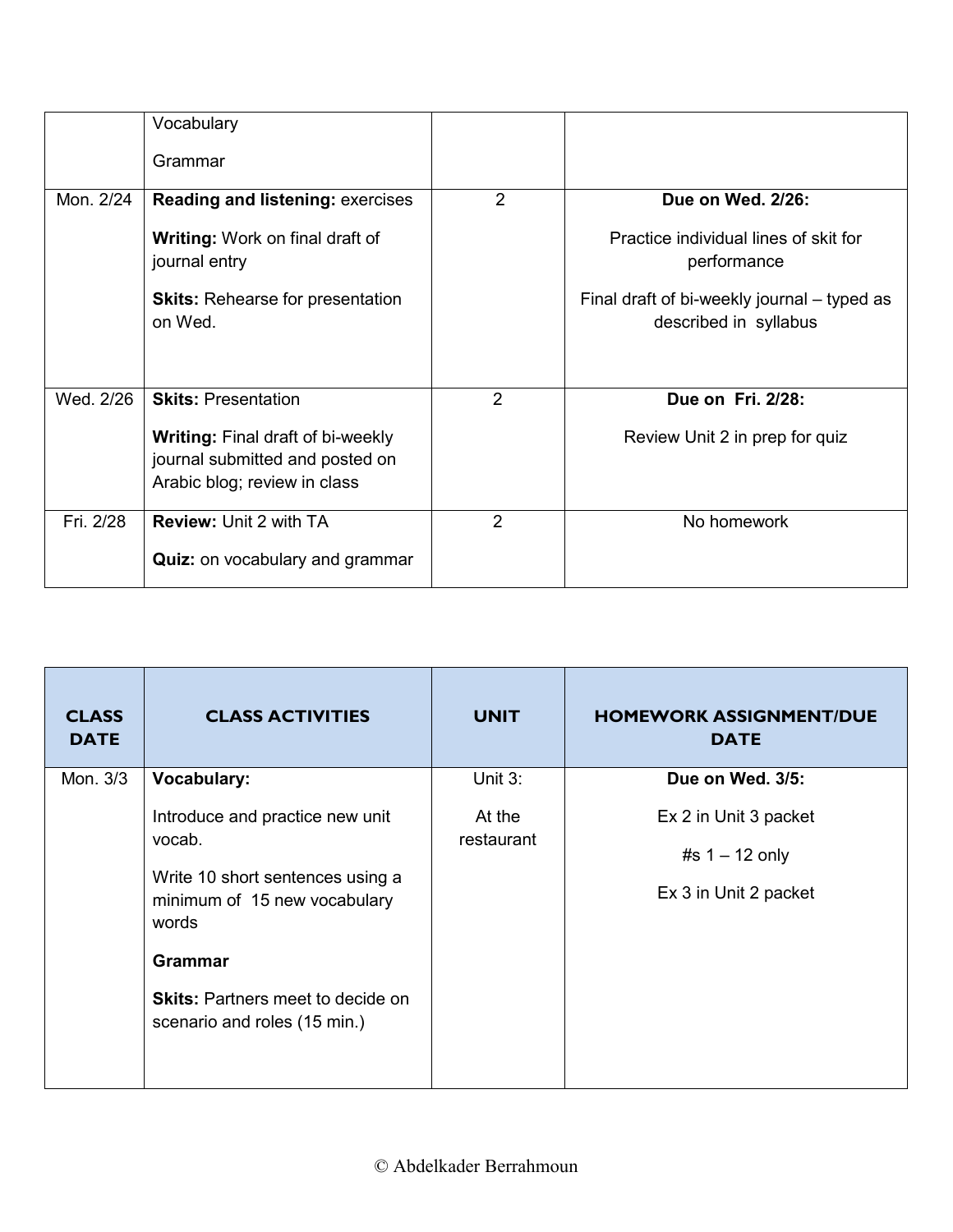| Wed. 3/5  | Vocabulary: review                                                                                                                                            | 3              | Due on Fri. 3/7:                                                     |
|-----------|---------------------------------------------------------------------------------------------------------------------------------------------------------------|----------------|----------------------------------------------------------------------|
|           | Writing: Begin 1 <sup>st</sup> person journal<br>entry based on unit topic (40 mins.)<br><b>Skits: Partners develop skit and</b><br>write dialogue (40 mins.) |                | Finish Ex. 2 in packet<br>#s $13 - 23$                               |
| Fri. 3/7  | <b>Review with TA:</b>                                                                                                                                        | 3              | Due on Mon. 3/10:                                                    |
|           | Vocabulary                                                                                                                                                    |                | Ex. 4 in packet                                                      |
|           | Grammar                                                                                                                                                       |                |                                                                      |
| Mon. 3/10 | <b>Reading and listening: exercises</b>                                                                                                                       | $\overline{3}$ | Due on Wed. 3/12:                                                    |
|           | Writing: Work on final draft of<br>journal entry                                                                                                              |                | Practice individual lines of skit for<br>performance                 |
|           | <b>Skits: Rehearse for presentation</b><br>on Wed.                                                                                                            |                | Final draft of bi-weekly journal - typed as<br>described in syllabus |
| Wed. 3/12 | <b>Skits: Presentation</b>                                                                                                                                    | $\overline{3}$ | Due on Fri. 3/14:                                                    |
|           | <b>Writing: Final draft of bi-weekly</b><br>journal submitted and posted on<br>Arabic blog; review in class                                                   |                | Review Unit 2 in prep for quiz                                       |
| Fri. 3/14 | Review: Unit 3 with TA                                                                                                                                        | $\overline{4}$ | No homework                                                          |
|           | Quiz: on vocabulary and grammar                                                                                                                               | Shopping       |                                                                      |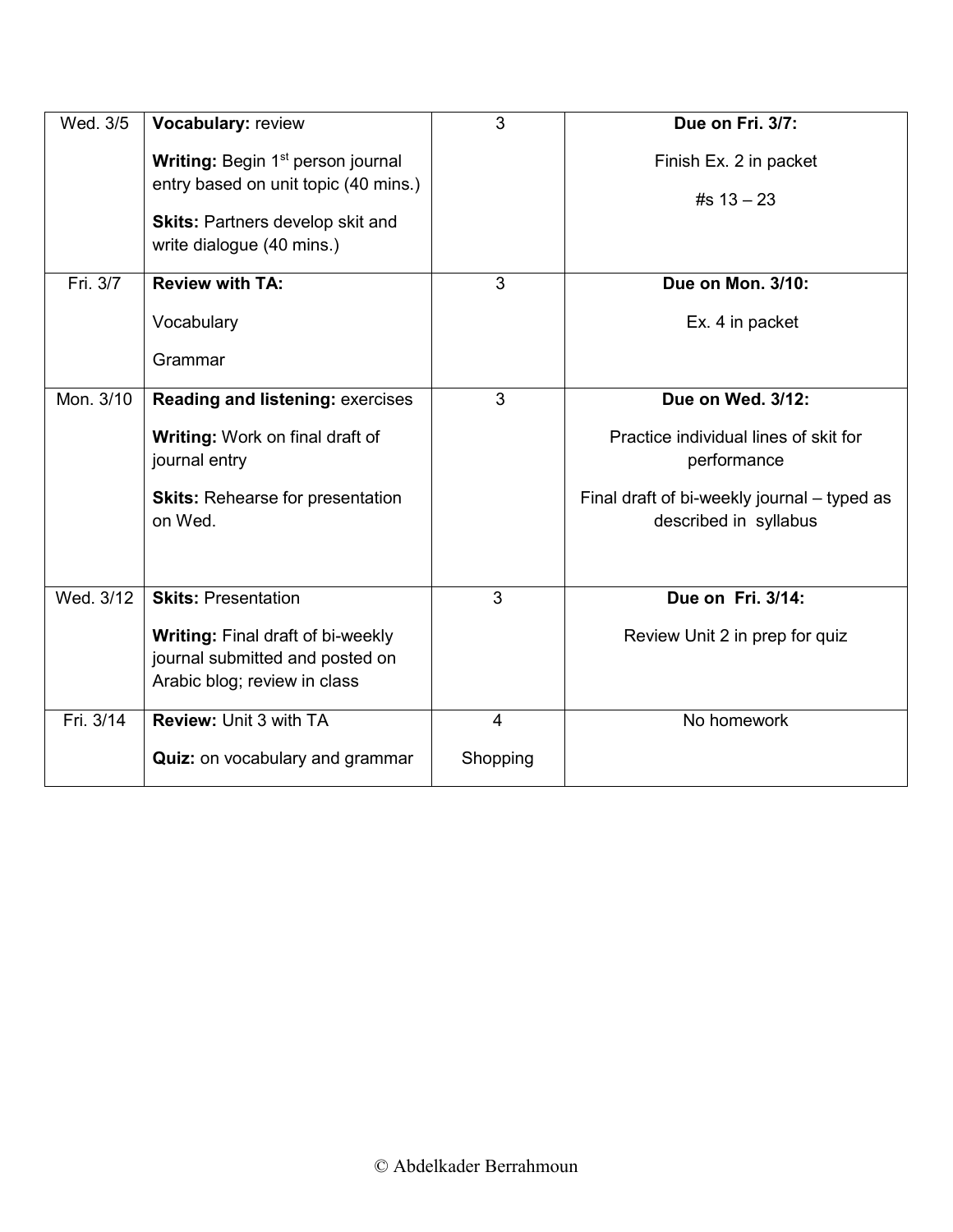| <b>CLASS</b><br><b>DATE</b> | <b>CLASS ACTIVITIES</b>                                                                                       | <b>UNIT</b>    | <b>HOMEWORK ASSIGNMENT/DUE</b><br><b>DATE</b>                            |
|-----------------------------|---------------------------------------------------------------------------------------------------------------|----------------|--------------------------------------------------------------------------|
| Mon. 3/24                   | <b>Attend Arabic lecture</b>                                                                                  | Unit 4:        | Due on Wed. 3/26:                                                        |
|                             |                                                                                                               | Shopping       | Ex 2 in Unit 4 packet                                                    |
|                             |                                                                                                               |                | #s $1 - 12$ only                                                         |
| Wed. 3/26                   | <b>Vocabulary:</b>                                                                                            | $\overline{4}$ | Due on Fri. 3/28:                                                        |
|                             | Introduce and practice new unit                                                                               |                | Finish Ex. 2 in packet                                                   |
|                             | vocab.                                                                                                        |                | #s $13 - 22$                                                             |
|                             | <b>Grammar</b>                                                                                                |                |                                                                          |
|                             | Writing: Begin 1 <sup>st</sup> person journal<br>entry based on unit topic (40 mins.)                         |                |                                                                          |
|                             | <b>Skits: Partners meet to decide on</b><br>scenario and roles, develop skit<br>and write dialogue (40 mins.) |                |                                                                          |
| Fri. 3/28                   | <b>Review with TA:</b>                                                                                        | $\overline{4}$ | Due on Mon. 3/31:                                                        |
|                             | Vocabulary                                                                                                    |                | Ex. 4 in packet                                                          |
|                             | Grammar                                                                                                       |                |                                                                          |
| Mon. 3/31                   | <b>Reading and listening: exercises</b>                                                                       | $\overline{4}$ | Due on Wed. 4/2:                                                         |
|                             | <b>Writing: Work on final draft of</b><br>journal entry                                                       |                | Practice individual lines of skit for<br>performance                     |
|                             | <b>Skits: Rehearse for presentation</b><br>on Wed.                                                            |                | Final draft of bi-weekly journal – typed as<br>described in "guidelines" |
| Wed. 4/2                    | <b>Skits: Presentation</b>                                                                                    | $\overline{4}$ | Due on Fri. 4/4:                                                         |
|                             | <b>Writing: Final draft of bi-weekly</b><br>journal submitted and posted on<br>Arabic blog; review in class   |                | Review Unit 4 in prep for quiz                                           |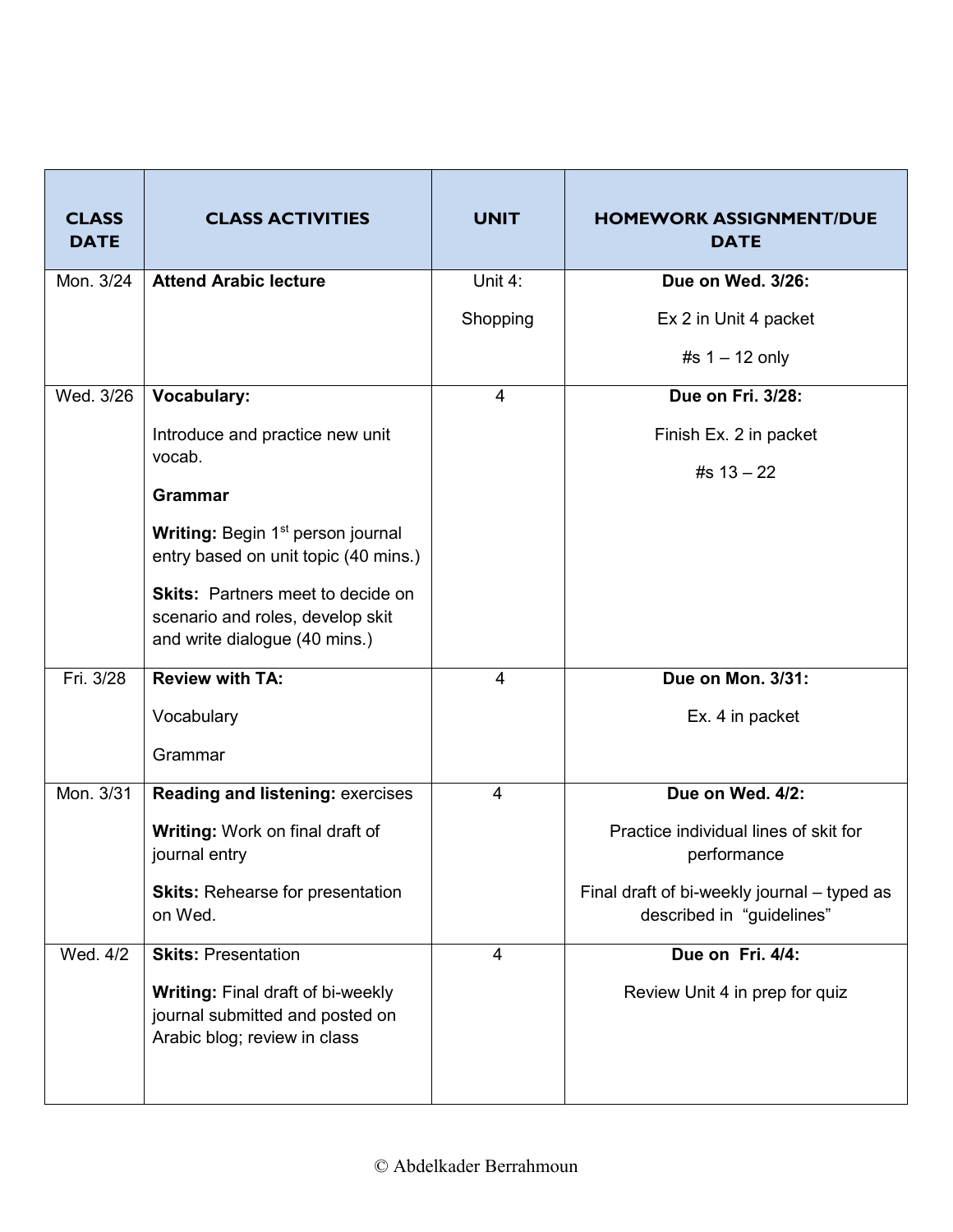| Fri. 4/4 | Review: Unit 4 with TA                 |         | No homework |
|----------|----------------------------------------|---------|-------------|
|          | <b>Quiz:</b> on vocabulary and grammar | Banking |             |

| <b>CLASS</b><br><b>DATE</b> | <b>CLASS ACTIVITIES</b>                                                                                                                               | <b>UNIT</b> | <b>HOMEWORK ASSIGNMENT/DUE</b><br><b>DATE</b>                            |
|-----------------------------|-------------------------------------------------------------------------------------------------------------------------------------------------------|-------------|--------------------------------------------------------------------------|
| Mon. 4/7                    | <b>Vocabulary:</b>                                                                                                                                    | Unit 5:     | Due on Wed. 4/9:                                                         |
|                             | Introduce and practice new unit<br>vocab.                                                                                                             | Banking     | Ex 3 in Unit 5 packet                                                    |
|                             | <b>Grammar</b>                                                                                                                                        |             | #s $1 - 12$ only                                                         |
|                             | <b>Skits: Partners meet to decide on</b><br>scenario and roles (15 min.)                                                                              |             |                                                                          |
| Wed. 4/9                    | Vocabulary: review                                                                                                                                    | 5           | Due on Fri. 4/11:                                                        |
|                             | Writing: Begin 1 <sup>st</sup> person journal                                                                                                         |             | Finish Ex. 3 in packet                                                   |
|                             | entry based on unit topic (40 mins.)<br><b>Skits: Partners meet to decide on</b><br>scenario and roles, develop skit<br>and write dialogue (40 mins.) |             | #s $13 - 25$                                                             |
| Fri. 4/11                   | <b>Review with TA:</b>                                                                                                                                | 5           | Due on Mon. 4/14:                                                        |
|                             | Vocabulary                                                                                                                                            |             | Ex. 5 in packet                                                          |
|                             | Grammar                                                                                                                                               |             |                                                                          |
| Mon. 4/14                   | <b>Reading and listening: exercises</b>                                                                                                               | 5           | Due on Wed. 4/16:                                                        |
|                             | Writing: Work on final draft of<br>journal entry                                                                                                      |             | Practice individual lines of skit for<br>performance                     |
|                             | <b>Skits: Rehearse for presentation</b><br>on Wed.                                                                                                    |             | Final draft of bi-weekly journal - typed as<br>described in "guidelines" |
| Wed. 4/16                   | <b>Skits: Presentation</b>                                                                                                                            | 5           | Due on Fri. 4/18:                                                        |
|                             | <b>Writing: Final draft of bi-weekly</b><br>journal submitted and posted on                                                                           |             | Review Unit 5 in prep for quiz                                           |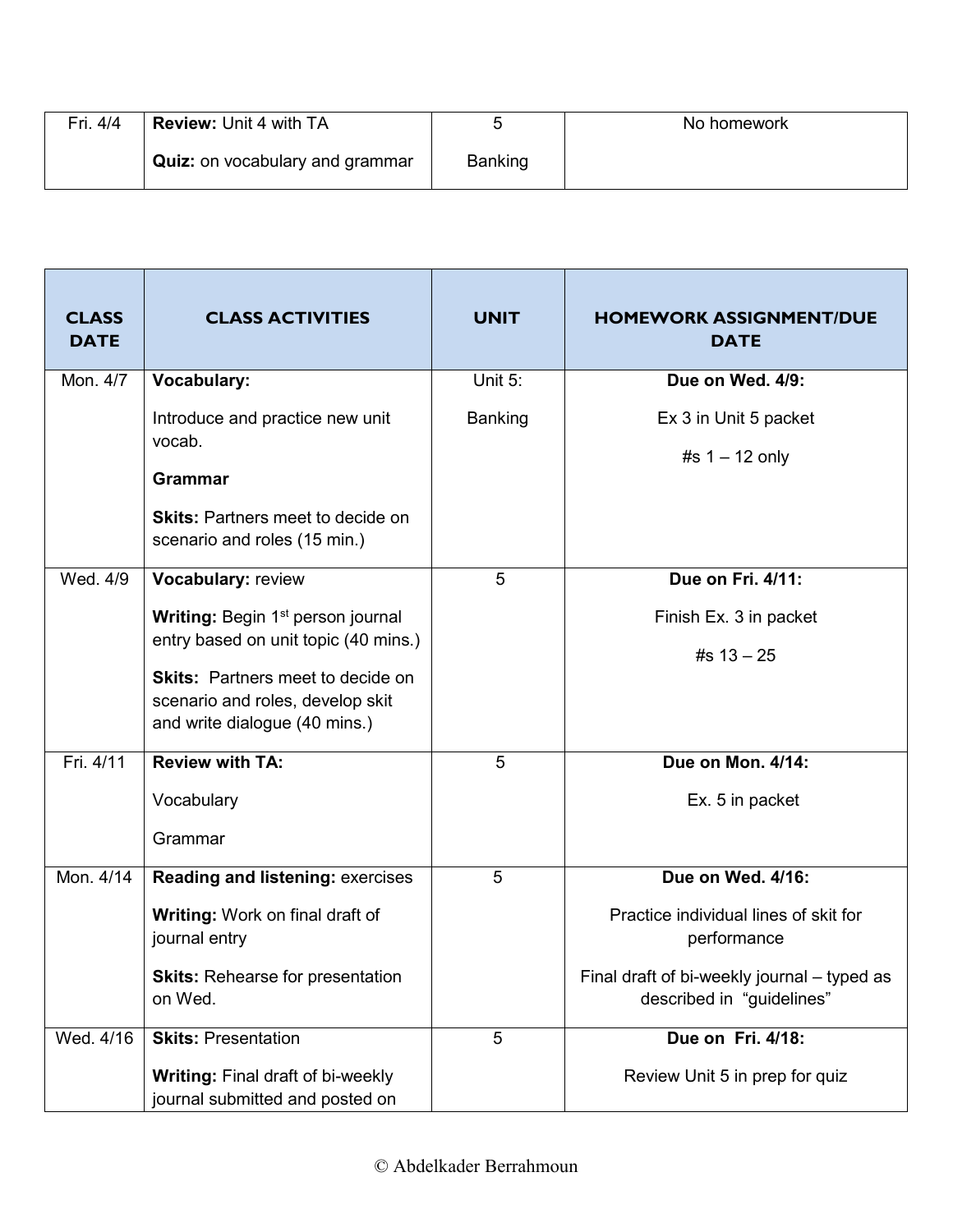|           | Arabic blog; review in class           |                 |             |
|-----------|----------------------------------------|-----------------|-------------|
| Fri. 4/18 | <b>Review: Unit 5 with TA</b>          |                 | No homework |
|           | <b>Quiz:</b> on vocabulary and grammar | At the hospital |             |

| <b>CLASS</b><br><b>DATE</b> | <b>CLASS ACTIVITIES</b>                                                                                | <b>UNIT</b>  | <b>HOMEWORK ASSIGNMENT/DUE</b><br><b>DATE</b>        |
|-----------------------------|--------------------------------------------------------------------------------------------------------|--------------|------------------------------------------------------|
| Mon. 4/21                   | <b>Vocabulary:</b>                                                                                     | Unit 6:      | Due on Wed. 4/23:                                    |
|                             | Introduce and practice new unit<br>vocab.                                                              | Accident and | Ex 2 in Unit 6 packet                                |
|                             |                                                                                                        | hospital     | #s $1 - 12$ only                                     |
|                             | <b>Grammar</b>                                                                                         |              | $Ex 3$ (b & c only)                                  |
|                             | <b>Skits and Video Podcast</b><br>projects: Partners meet to decide<br>on scenario and roles (30 min.) |              |                                                      |
| Wed. 4/23                   | Vocabulary: review                                                                                     | 6            | Due on Fri. 4/25:                                    |
|                             | Writing: Begin 1 <sup>st</sup> person journal                                                          |              | Finish Ex. 2 in packet                               |
|                             | entry based on unit topic (40 mins.)                                                                   |              | #s $13 - 24$                                         |
|                             | <b>Skits: Partners meet to decide on</b><br>scenario and roles, develop skit                           |              |                                                      |
|                             | and write dialogue (40 mins.)                                                                          |              |                                                      |
| Fri. 4/25                   | <b>Review with TA:</b>                                                                                 | 6            | Due on Mon. 4/28:                                    |
|                             | Vocabulary                                                                                             |              | Ex. 4 in packet                                      |
|                             | Grammar                                                                                                |              | First draft of video podcast due                     |
| Mon. 4/28                   | <b>Reading and listening: exercises</b>                                                                | 6            | Due on Wed. 4/30:                                    |
|                             | Writing: Work on final draft of<br>journal entry                                                       |              | Practice individual lines of skit for<br>performance |
|                             | <b>Skits: Rehearse for presentation</b>                                                                |              | Final draft of bi-weekly journal - typed as          |